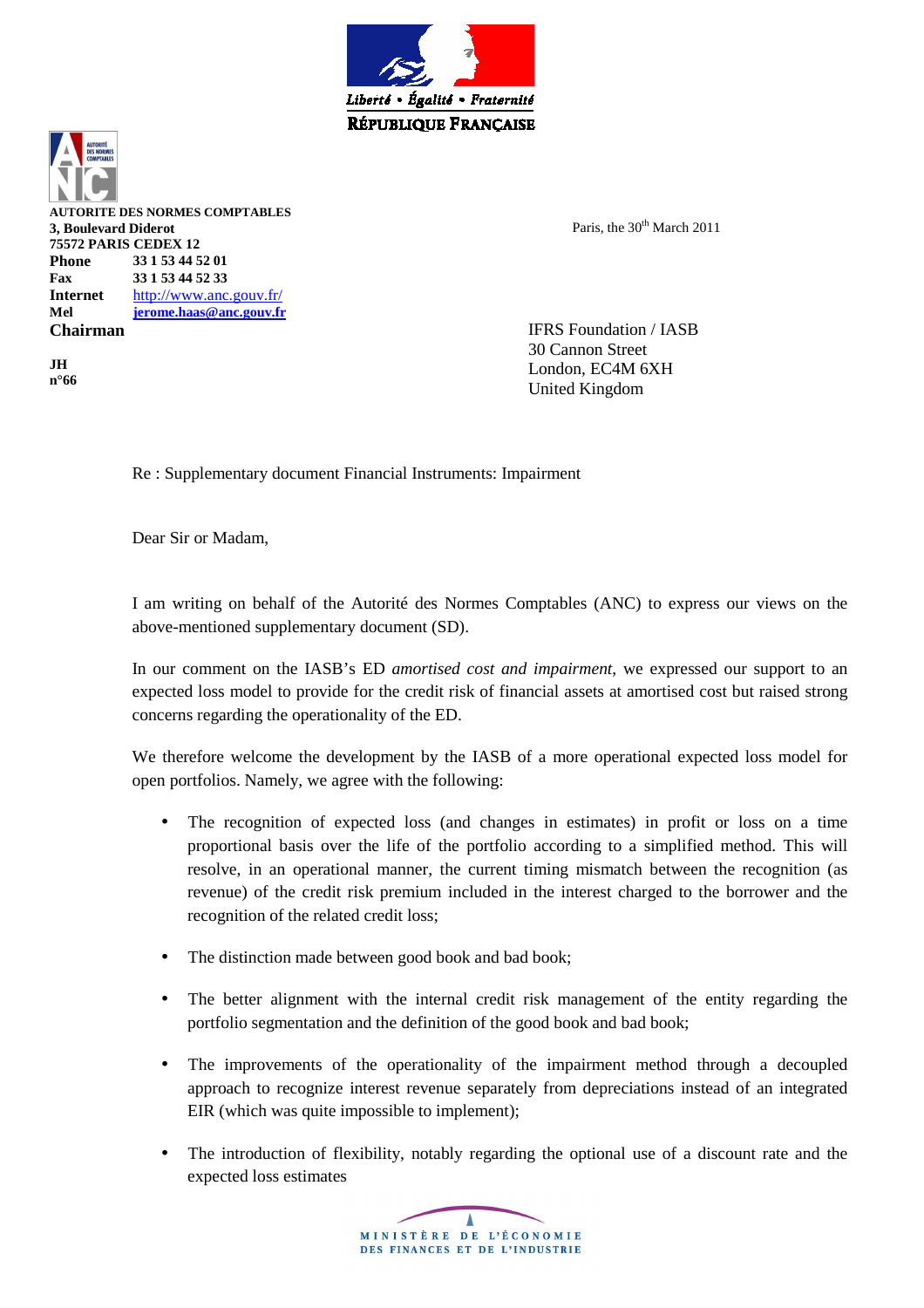However, we disagree with the floor mechanism on the good book added to the IASB approach (i.e. upfront provision of 100% of the EL on the foreseeable future). This method would lead to the recognition of a day-one credit loss which is not consistent with the economics of the lending activity (at market rate). This issue will be exacerbated in a business combination or purchase of loans. In our comment letter to the IASB's ED on amortised cost and impairment, we called for a floor "to make sure that the expected loss provision is sufficient to cover incurred losses on the existing loans". We consider that the good book/bad book mechanism is quite similar to our request and results in an appropriate floor on the whole impairment model. Thus, an additional floor on the good book is not necessary since the bad book will, in practice, cope with the credit risk of portfolio with early loss pattern.

Moreover, the concept of "foreseeable future" is not clearly defined and potentially broad and uncertain. This ill-defined concept results from the Boards' attempt to reconcile two incompatible approaches resulting in a mere overlap of two different models in order to present a common solution. We are not convinced that this process is the best way to achieve the development of a high quality converged standard. This floor estimated on a foreseeable horizon could undermine the benefit of the IASB's impairment method by driving the allowance amount in most cases. As a consequence, if the Board were to maintain the floor on the good book in spite of our concerns, we would request the Board to cap the floor at a twelve month horizon.

With respect to the functioning of the model, a question arises as to whether the good book allowance may be reversed in practice during an economic downturn. There may be a need for clarification on how the Boards perceive the allowance will be used over the credit cycle, for instance by clarifying that the revision of EL estimates on the good book should take into account the credit losses of the bad book.

Overall, we consider that the model proposed in the SD (without the floor) may suit closed portfolios as well as open portfolios and would improve the representation of the economic effect of credit risk on financial assets measured at amortised cost (including loan commitments and financial guarantees accounted for under IAS 39). Nevertheless, we reiterate that the proposed approach is not appropriate for short term trade receivables and debt securities.

Last but not least, as already expressed in other comment letters, the ANC requests that the Board undertake a sufficient and effective field-testing when the new proposals are finalised in order to ensure their robustness, relevance and feasibility and to ensure that they provide decision–useful financial statements.

Our detailed comments on the SD are set out in the Appendix I to this letter.

If you have any questions concerning our comments, we would be pleased to discuss them.

Yours sincerely,

 $\frac{1}{\sqrt{2}}$ 

Jérôme Haas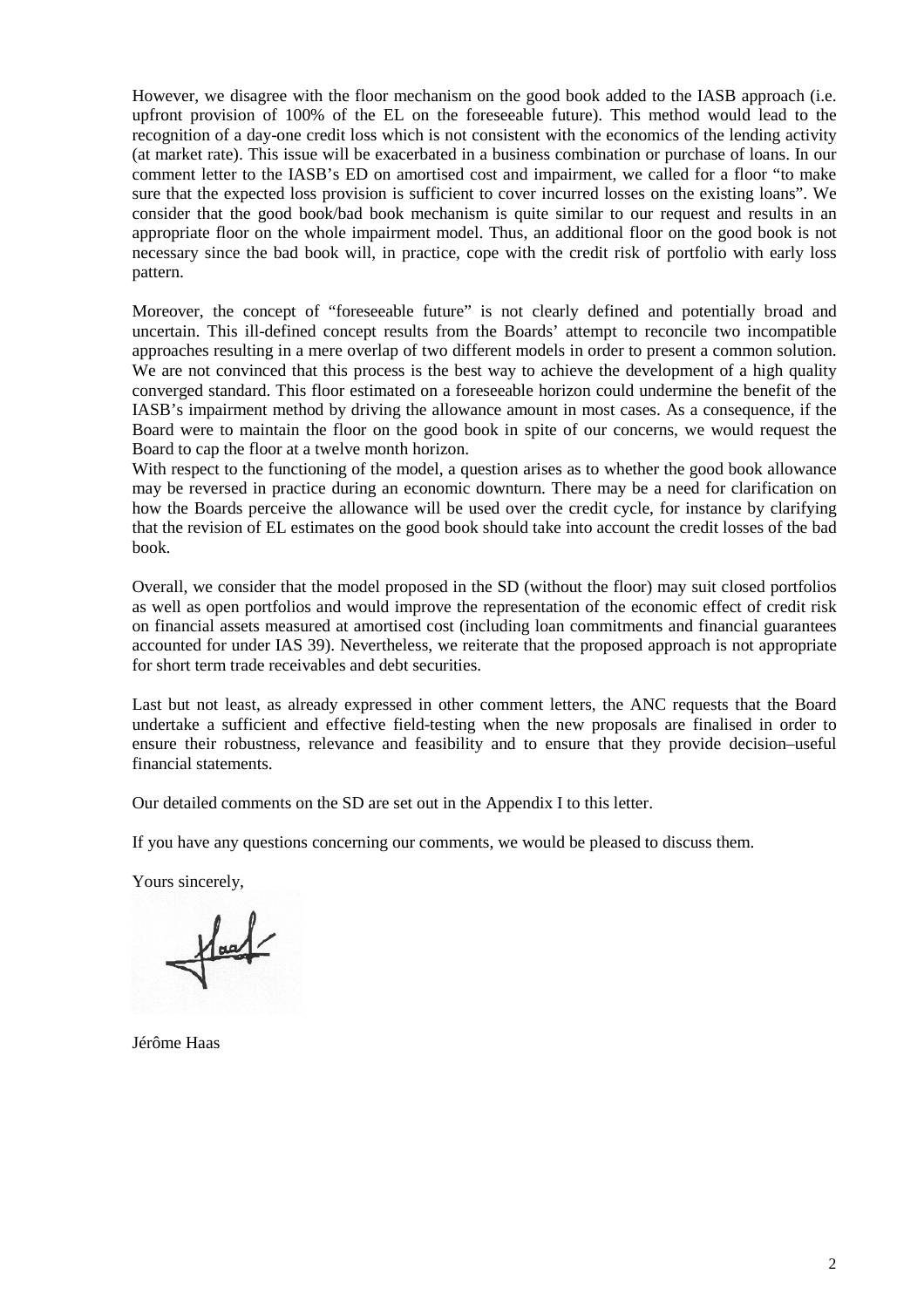#### **Appendix I Detailed comments**

## **General**

## *Question 1*

*Do you believe the approach for recognition of impairment described in this supplementary document deals with this weakness (ie delayed recognition of expected credit losses)? If not, how do you believe the proposed model should be revised and why??* 

We globally believe that the impairment approach proposed in this SD deals with the weakness of the current incurred loss model and with some of the weaknesses of the original ED 2009/12 *Financial instruments: amortised cost and impairment*.

Namely, we support the Boards' decisions to :

- allow the use of open portfolios instead of closed portfolios only;
- require the use of expected losses estimated over the expected life of the portfolio, notably by using long-term average loss rates;
- align the definition of the portfolios with the way entities manage their financial assets in practice for internal credit risk management purposes;
- allocate the expected credit loss over the average life of the portfolio instead of using the EIR mechanism (see also Q14Z);
- recognise the effect of changes in estimates under a "partial catch up" method (i.e. a time proportional basis);
- allow for flexibility regarding the use of a discount rate and the determination of this rate (see also Q11).

However, we have strong concerns regarding the floor on the good book (see Q9). A question also arises as to whether the good book allowance may be reversed in practice during an economic downturn (see Q19Z).

### **Scope – Open portfolio**

### *Question 2*

*Is the impairment model proposed in the supplementary document at least as operational for closed portfolios and other instruments as it is for open portfolios? Why or why not?* 

*Although the supplementary document seeks views on whether the proposed approach is suitable for open portfolios, the boards welcome any comments on its suitability for single assets and closed portfolios and also comments on how important it is to have a single impairment approach for all relevant financial assets.* 

We believe that the model proposed in the SD is far more operational for open portfolios than the original impairment model proposed in ED 2009/12 (see Q1). Moreover, we consider that there is no reason to develop two different models for closed or open portfolios. Therefore, we recommend that the Board extends the model proposed in the SD to closed portfolios.

However, we consider that a single impairment approach is not suitable for all financial assets, i.e. one size does not fit all. A distinction should be made between homogeneous portfolios and single assets. An impairment method based on expected loss is relevant for homogenous portfolios since the entity may use the law of large numbers. In other cases, an expected loss approach may be less relevant. Thus: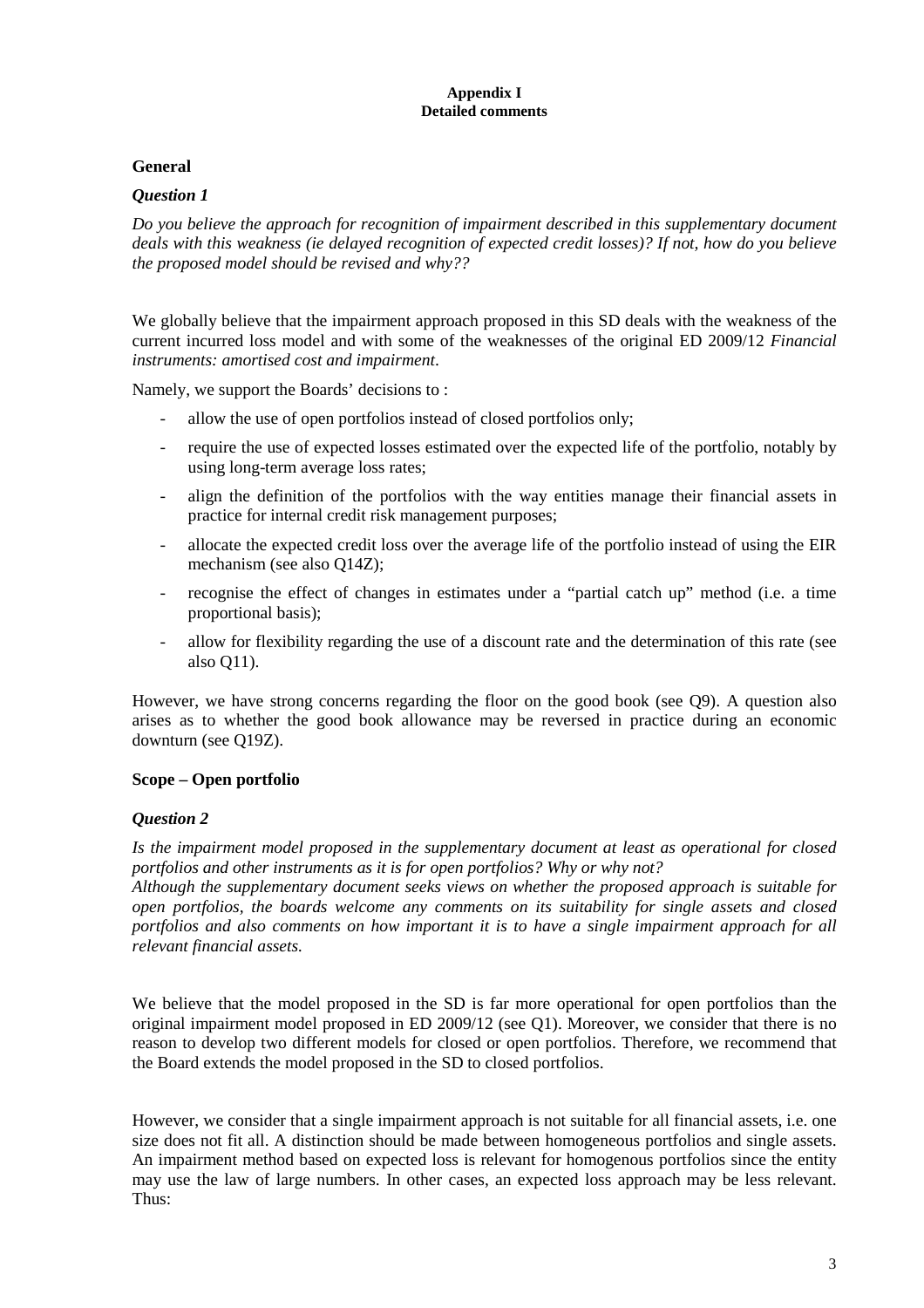- As already explained in our comment letter to the IASB's ED 2009/12, "short term trade receivables should be exempted from the expected loss approach and the current incurred loss model should be maintained" since "the distinction between incurred and expected loss is very thin for very short term financial assets such as trade receivables held by corporate entities". This concern was also mentioned in our comment letter to the IASB's ED *Revenue from Contracts with Customers*: "we consider that in most circumstances, the existing accounting treatment should be maintained for corporate entities e.g. the customer's credit risk should continue to affect only whether revenue is recognised and not how much revenue is recognised ; the customer's credit risk credit should continue to be presented as a component of costs and not as a reduction of revenue when the customer's credit risk is not priced in the transaction price or when the contract does not include a material financing component". We therefore acknowledge that this issue will be redeliberated later and that short term trade receivables are appropriately excluded from the scope of the SD.
- As already explained in our comment letter to the IASB's ED 2009/12, "debt securities (typically held by insurance companies), which suffer from very rare defaults, are not well represented with the proposed approach", both in the original ED and in the SD. We also take the opportunity to remind that "in addition, the fact that most of these debt securities are quoted on active markets should not lead to determine the expected losses by referring to credit premiums as valued by the markets"

### **Differentiation of credit loss recognition**

### *Question 3*

*Do you agree that for financial assets in the 'good book' it is appropriate to recognise the impairment allowance using the approach described above? Why or why not?* 

The ANC considers that the principles underlying an expected loss approach can improve the representation of the economic effect of credit risk on revenues generated over the life of a financial asset measured at amortised cost. Therefore, we agree with the time-proportional method to allocate the expected losses over the life of the portfolio. It would resolve the current timing mismatch between the recognition (as revenue) of the credit risk premium included in the interest charged to the borrower and the recognition of the related credit losses.

However, we are concerned by the floor mechanism (see Q9).

### *Question 4*

*Would the proposed approach to determining the impairment allowance on a time-proportional basis be operational? Why or why not?* 

As explained in our comment letter to the IASB's ED 2009/11, we consider that "it is virtually impossible to assess the timing of losses", which is a prerequisite for any cash-flow approach (such as the ECF approach proposed in the original ED). Therefore, we consider that the proposed approach is far more operational than the initial approach.

Moreover, we welcome the IASB's decision to adopt a "decoupled" approach instead of an integrated EIR approach. This decision will solve one of the most significant operational difficulties raised by the initial impairment model.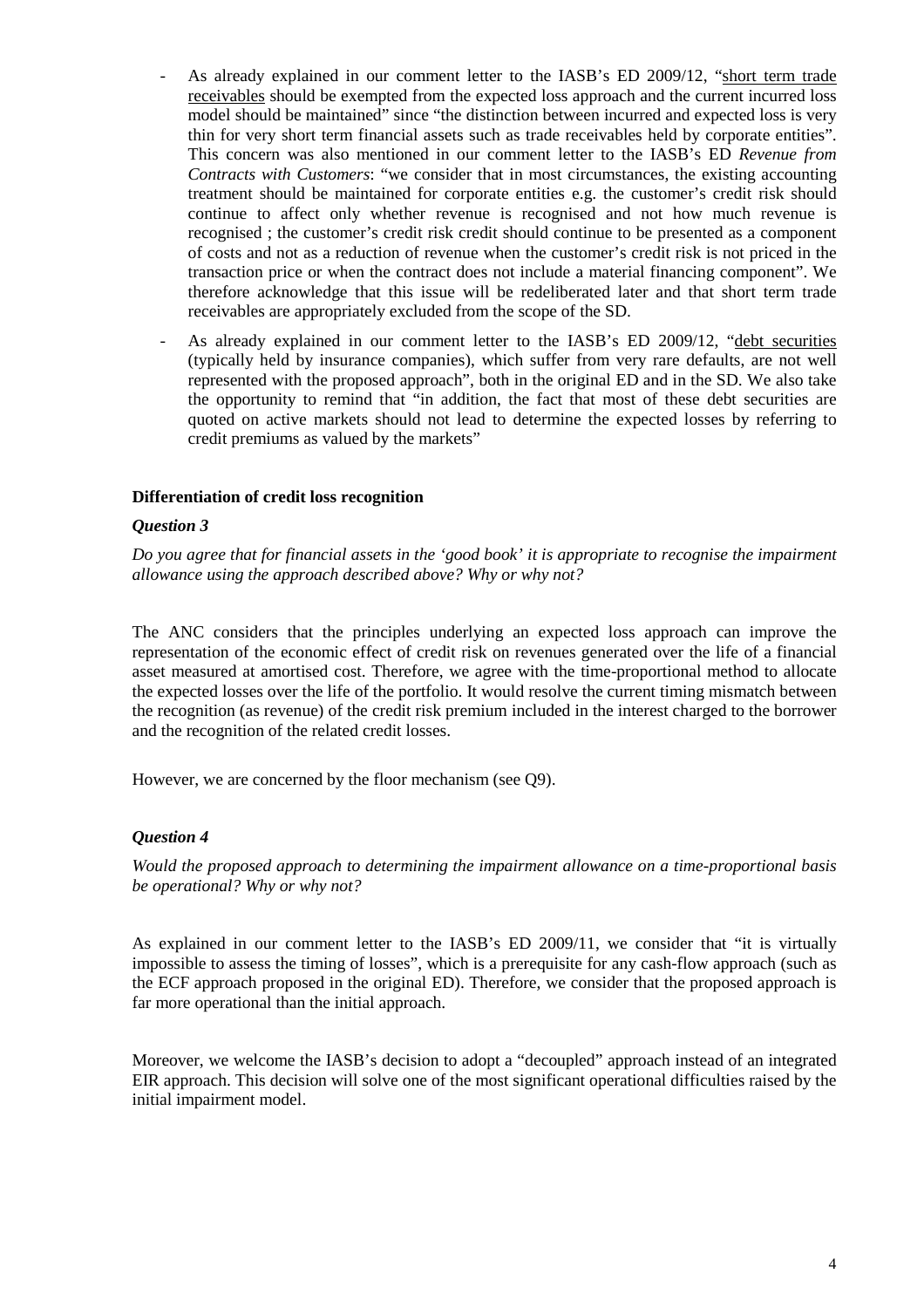## *Question 5*

*Would the proposed approach provide information that is useful for decision-making? If not, how would you modify the proposal?* 

We consider that the proposed approach would provide useful information (through the time proportional mechanism) since it properly reflects the economics of credit activity. The proposed approach (except for the floor mechanism) will be able to reflect the inherent credit risk of debt instruments in a timely manner by reserving the risk premiums covering credit losses as they are earned (i.e. on an accrued basis).

Conversely, the floor mechanism leads to day-one loss recognition which is not consistent with the economics of loan origination (see Q9). If loans are priced according to market conditions, the risk premiums included in the contractual interest rate is calibrated to cover future credit losses and there is no reason to recognise in net income a credit loss at inception.

## *Question 6*

*Is the requirement to differentiate between the two groups (ie 'good book' and 'bad book') for the purpose of determining the impairment allowance clearly described? If not, how could it be described more clearly?* 

We consider that the principle underlying the differentiation between the good book and the bad book is clearly described. We note that the distinction between the "good book" and the "bad book" is consistent with the way many entities manage credit risk in practice.

## *Question 7*

*Is the requirement to differentiate between the two groups (ie 'good book' and 'bad book') for the purpose of determining the impairment allowance operational and/or auditable? If not, how could it be made more operational and/or auditable?* 

We agree with the aim of the SD to better align the impairment model with the way many entities usually manage credit risk. The definition of the two books introduced by the SD is operational since it will ease the implementation of the impairment model for small and basic entities as well as more sophisticated entities. Nevertheless, some additional guidance might be useful to ensure consistent approaches in the determination of the portfolios.

# *Question 8*

*Do you agree with the proposed requirement to differentiate between the two groups (ie 'good book' and 'bad book') for the purpose of determining the impairment allowance? If not, what requirement would you propose and why?* 

We agree that a good book/bad book notion is consistent with the way many financial entities manage their credit risk. Moreover, we welcome the link made between the accounting requirements and internal risk management.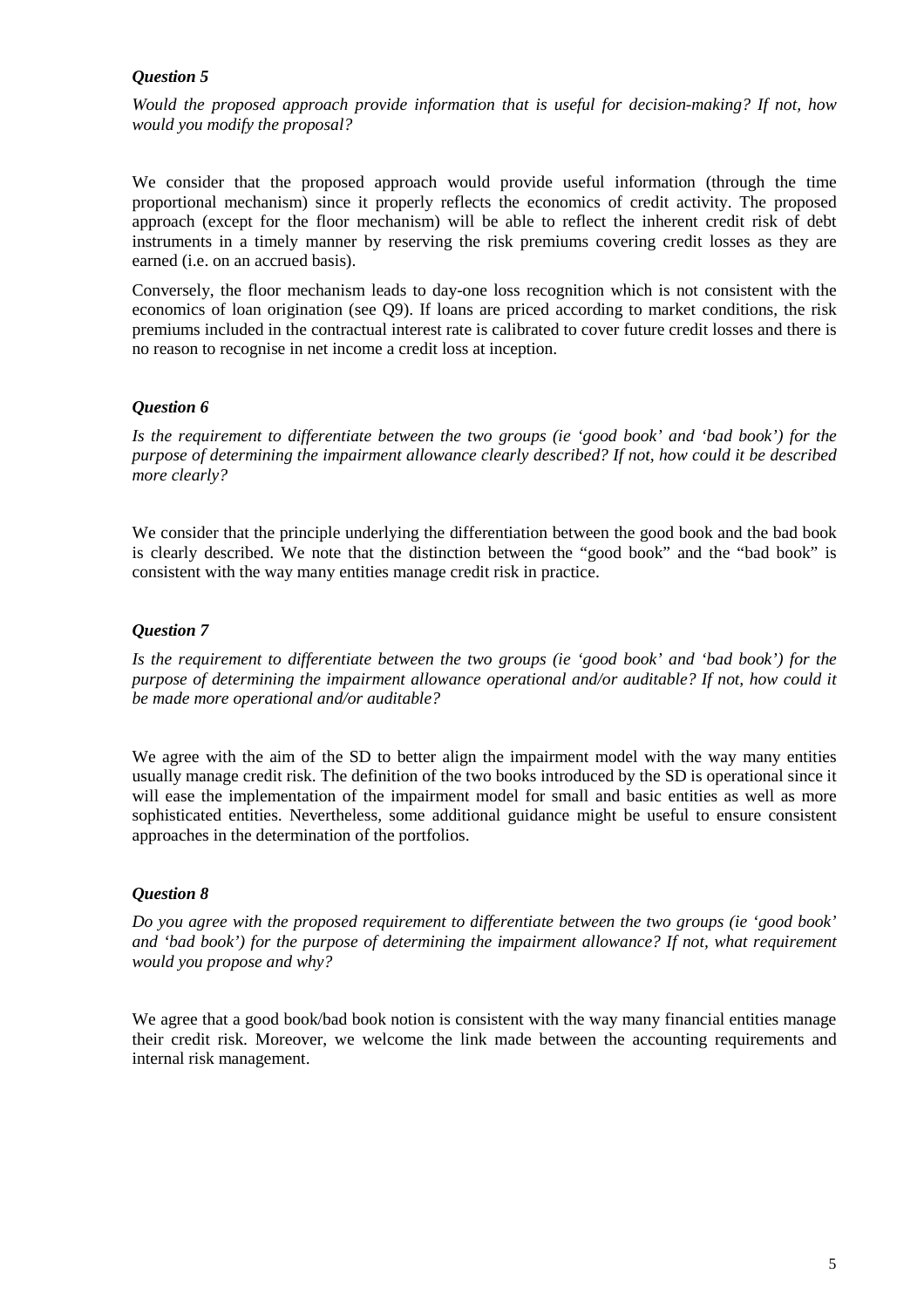#### **Minimum impairment allowance amount**

#### *Question 9*

*The boards are seeking comment with respect to the minimum allowance amount (floor) that would be required under this model. Specifically, on the following issues:* 

*(a) Do you agree with the proposal to require a floor for the impairment allowance related to the 'good book'? Why or why not?* 

*(b) Alternatively, do you believe that an entity should be required to invoke a floor for the impairment allowance related to the 'good book' only in circumstances in which there is evidence of an early loss pattern?* 

*(c) If you agree with a proposed minimum allowance amount, do you further agree that it should be determined on the basis of losses expected to occur within the foreseeable future (and no less than twelve months)? Why or why not? If you disagree, how would you prefer the minimum allowance to be determined and why?* 

*(d) For the foreseeable future, would the period considered in developing the expected loss estimate change on the basis of changes in economic conditions?* 

*(e) Do you believe that the foreseeable future period (for purposes of a credit impairment model) is typically a period greater than twelve months? Why or why not? Please provide data to support your response, including details of particular portfolios for which you believe this will be the case.* 

*(f) If you agree that the foreseeable future is typically a period greater than twelve months, in order to facilitate comparability, do you believe that a 'ceiling' should be established for determining the amount of credit impairment to be recognised under the 'floor' requirement (for example, no more than three years after an entity's reporting date)? If so, please provide data and/or reasons to support your response.* 

(a) We disagree with the floor proposed for the impairment on the good book. This mechanism may lead to the recognition of "day-one" or "quarter-one" losses, which is not appropriate for sound financial assets. Recognising a credit loss at inception is not consistent with the recognition of loans (originated at market rate) in the statement of financial position at their initial fair value. The floor on the good book will therefore create day 1 losses since this floor is inconsistent with a fair value measurement technique. This issue will be exacerbated in a business combination or purchase of loans.

We consider that the bad book specific impairment method is the appropriate floor of the whole impairment model. In the case of effective credit losses arising early in the life of a portfolio, the full expected loss of these doubtful assets will be shortly provided for under the bad book method. Therefore, there is no need for an additional floor mechanism on the good book.

Moreover, we are concerned that in practice this floor may undermine the time-proportional approach (see Q10). It would also make the implementation of costly information systems to manage two impairment mechanisms worthless.

(b) We disagree with the proposed floor mechanism and consider that the good book/bad book concept will address circumstances in which there is evidence of an early loss pattern. However, as an alternative to the proposed floor, the 9b proposal could be further explored by the Board.

(c) We disagree with the proposed floor mechanism. However, should the floor be maintained by the Board, we would recommend to cap the foreseeable future at twelve months (see (e) and (f) below).

(d) We are concerned that the 'foreseeable future' is not clearly defined and potentially broad and uncertain. Moreover, we believe that, in practice, the foreseeable future period is affected by the economic conditions. For instance, under bad economic conditions, the foreseeable future would be very short as this is a time of great uncertainty.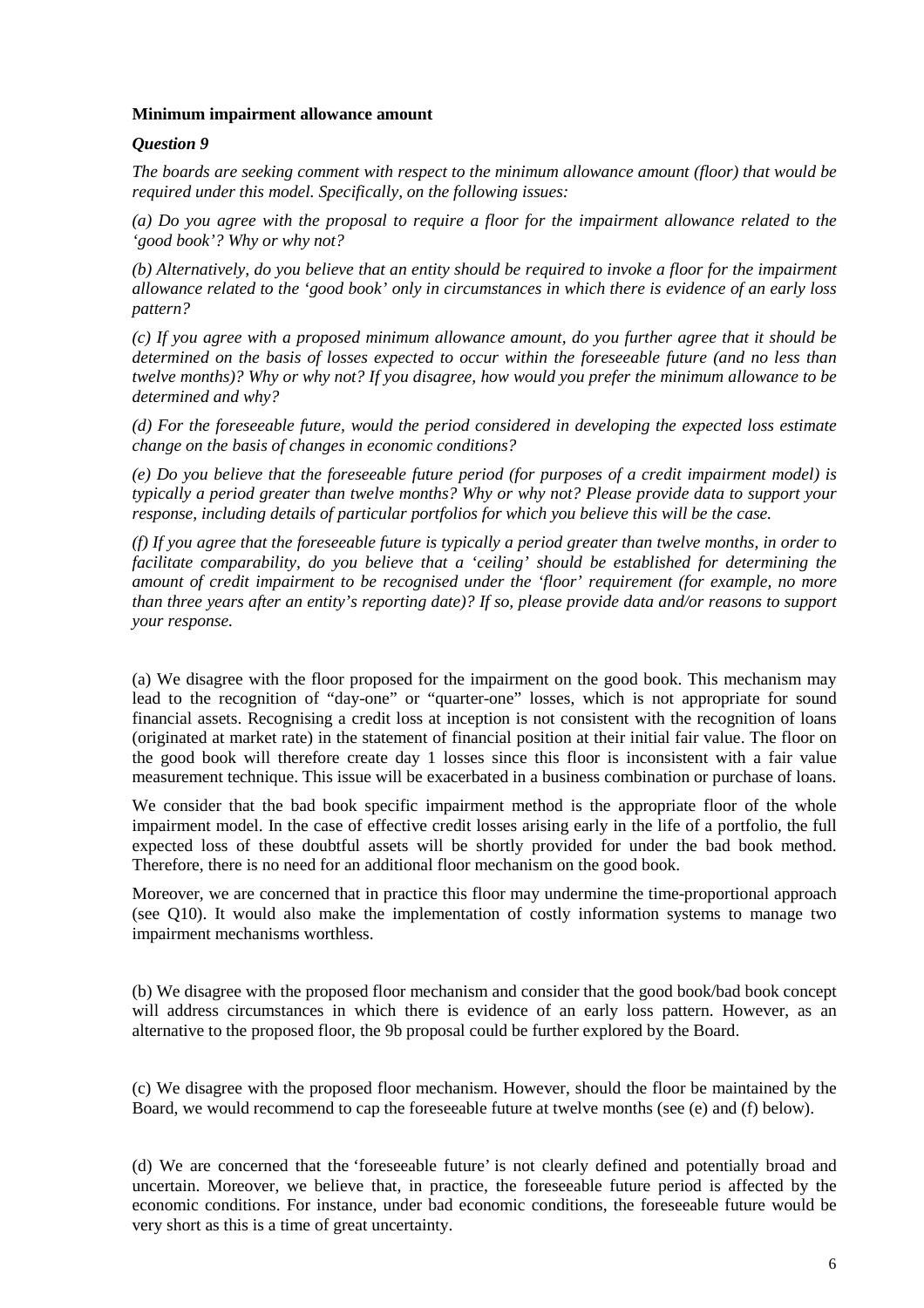(e) We believe that it is generally not possible to develop reasonable and supportable economic forecasts beyond twelve months, as shown by the recent financial crisis. Therefore we recommend that other than short term expected loss estimates be based on long term average credit losses.

(f) Should the floor be maintained by the Board and consistently with our comment in (e) above, we request that a ceiling at twelve months be established.

## *Question 10*

*Do you believe that the floor will typically be equal to or higher than the amount calculated in accordance with paragraph 2(a)(i)? Please provide data and/or reasons to support your response, including details of particular portfolios for which you believe this will be the case.* 

According to the first estimates performed by French banks, there is a high risk that the floor would drive the allowance amount in most cases.

Therefore, this demonstrates that the time-proportional approach would rarely be used in practice, unless the floor is only limited to a twelve-month period. Since we consider that the time-proportional approach is more economical than the immediate recognition approach (through the floor mechanism), we are concerned that the former may not be often applied in practice. The floor, as currently proposed, could lead to generalizing an approach which is not appropriate (see also our answer to Q3 and Q9).

Thus we would prefer an impairment model without this floor or an amendment of the floor mechanism (see Q3 and Q9).

### **Flexibility related to using discounted amounts**

### *Question 11*

*The boards are seeking comment with respect to the flexibility related to using discounted amounts. Specifically, on the following issues:* 

*(a) Do you agree with the flexibility permitted to use either a discounted or undiscounted estimate when applying the approach described in paragraph B8(a)? Why or why not?* 

*(b) Do you agree with permitting flexibility in the selection of a discount rate when using a discounted expected loss amount? Why or why not?* 

(a) Consistently with our comment to the ED 2009/11 on the difficulty to estimate precisely the timing of expected credit losses, we agree that permitting the use of either discounted or undiscounted loss estimates is welcome. This will enable entities to implement an impairment method that is aligned with the refinement of their internal risk management practices. For instance, small banks or corporates (with open portfolios) may not have developed an advanced internal rating model whereas some large banks may have developed internal models allowing the use of discounted estimates.

(b) We agree with permitting flexibility in the selection of a discount rate when using a discounted expected loss amount. This will enable entities to implement an impairment method that is aligned with the refinement of their internal risk management practices. Indeed, entities may have different views on the most appropriate and reasonable discount rate that best suits their activity. Stating arbitrarily a standardized discount rate might undermine the relevance of the information provided.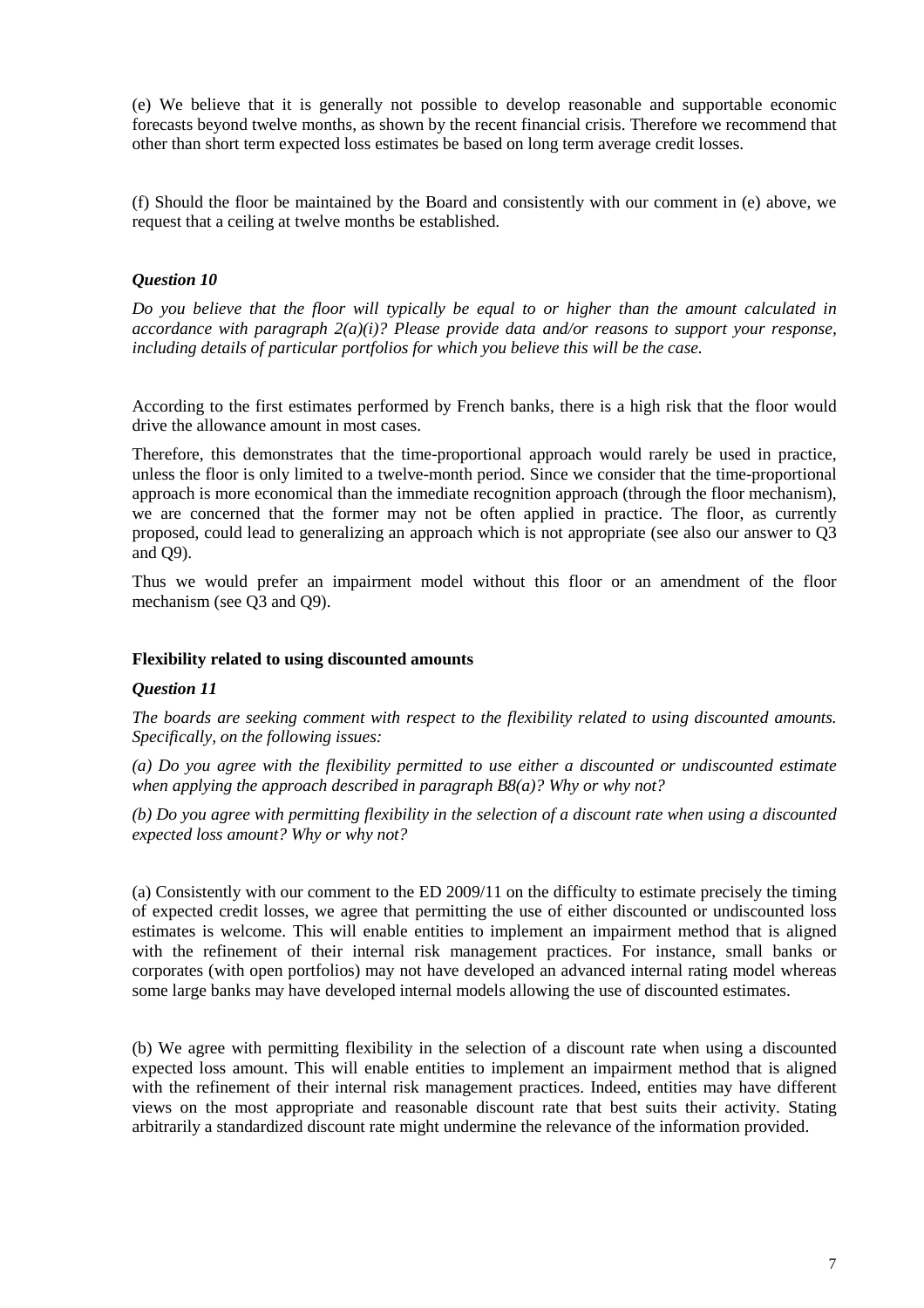### **Approaches developed by the IASB and FASB separately**

# *Question 12*

*Would you prefer the IASB approach for open portfolios of financial assets measured at amortised cost to the common proposal in this document? Why or why not? If you would not prefer this specific IASB approach, do you prefer the general concept of the IASB approach (ie to recognise expected credit losses over the life of the assets)? Why or why not?* 

In accordance with our disagreement on the minimum allowance amount (see Q9), we would prefer the IASB approach for open portfolios to the common proposal in this SD. The underlying principle for allocating the expected credit losses over the life of the portfolio is more economical than the common approach. It will resolve, in an operational manner, the current timing mismatch between the recognition (as revenue) of the credit risk premium included in the interest charged to the borrower and the recognition of the related credit losses.

# *Question 13*

*Would you prefer the FASB approach for assets in the scope of this document to the common proposal in this document? Why or why not? If you would not prefer this specific FASB approach, do you prefer the general concept of this FASB approach (ie to recognise currently credit losses expected to occur in the foreseeable future)? Why or why not?* 

As explained in our answer to Q10, the floor mechanism will lead in many cases to apply only the FASB specific approach, which is quite similar to the FASB proposal issued last year.

Consistently with our comment letter to the FASB's ASU on accounting for financial instruments published in May 2010, we disagree with the FASB approach. As explained in the above-mentioned comment letter, "the proposed approach may lead to recognizing losses in the first period of reporting which is inconsistent with the timing recognition of the credit risk premium as revenue". The FASB approach exacerbates the timing mismatch between the recognition of the revenues, which are recognized, as part of interest, on an accrual basis over the life of the financial asset and the expense (credit loss) that this revenue aims to offset.

We rather prefer the IASB specific approach which is more economical (see O12).

# **IASB only Appendix Z - Presentation and disclosure**

## **Impairment of financial assets**

### *Question 14Z*

*Do you agree that the determination of the effective interest rate should be separate from the consideration of expected losses, as opposed to the original IASB proposal, which incorporated expected credit losses in the calculation of the effective interest rate? Why or why not?* 

We agree that impairment must be determined at a portfolio level, apart from the EIR calculation as currently existing in IAS 39. This is indeed more consistent with the way credit risks are managed in practice. The use of an integrated EIR mechanism as proposed in the original ED raised burdensome implementation difficulties and did not take into account the fact that it is very difficult to estimate precisely the amount and timing of expected credit losses.

This proposed "decoupled" approach is therefore more operational and makes an appropriate distinction between revenue recognition and impairment recognition in profit or losses.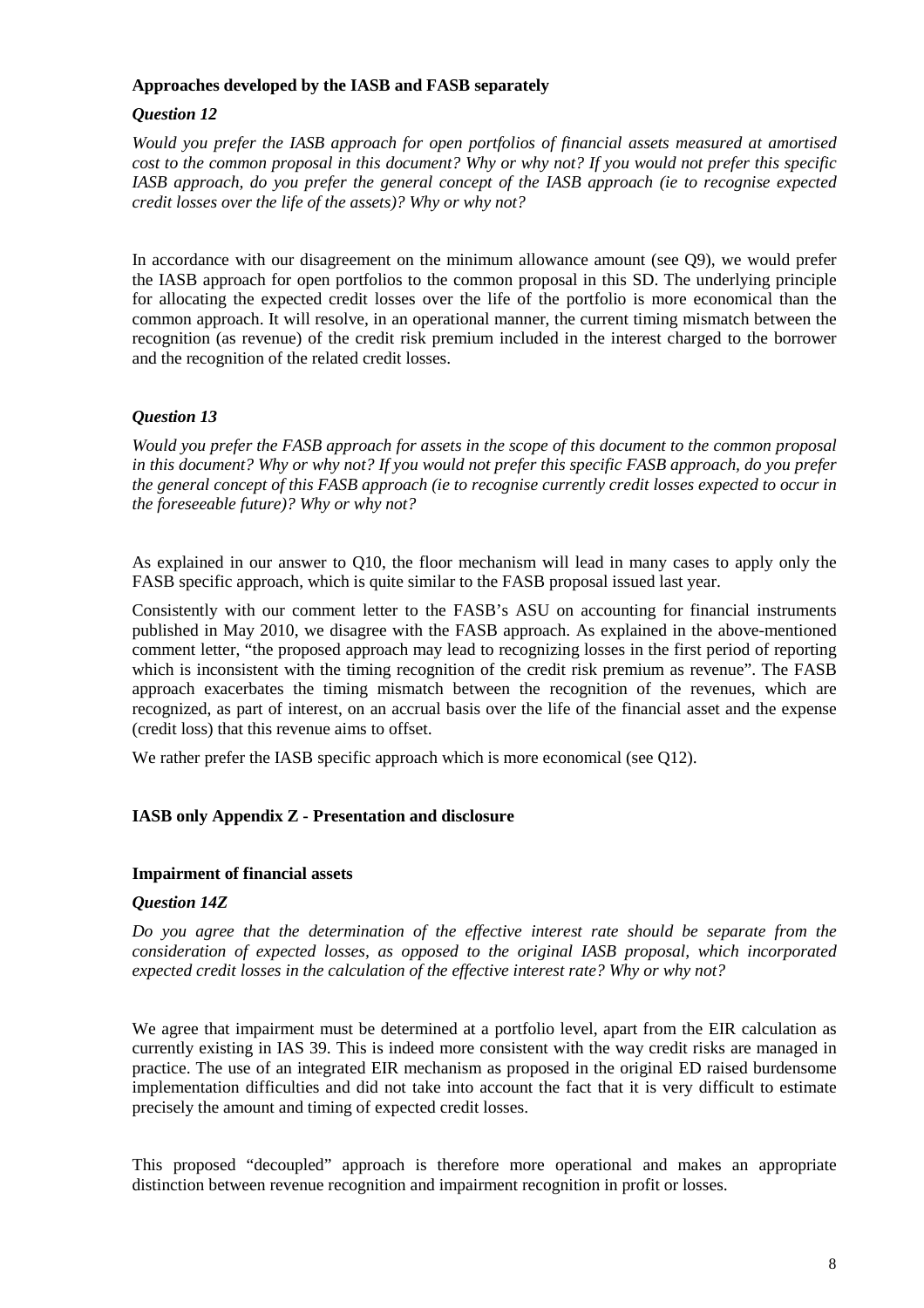### **Scope – Loan commitments and financial guarantee contracts**

## *Question 15Z*

*Should all loan commitments that are not accounted for at fair value through profit or loss (whether within the scope of IAS 39 and IFRS 9 or IAS 37) be subject to the impairment requirements proposed in the supplementary document? Why or why not?* 

For risk management purposes, financial entities usually manage the credit risk from loans on the same basis, either drawn or undrawn.

Therefore, we consider that the proposed approach which is better aligned with credit risk management should also be applied to loan commitments (not accounted for at FVTPL).

## *Question 16Z*

*Would the proposed requirements be operational if applied to loan commitments and financial guarantee contracts? Why or why not?* 

We consider that the proposed requirements would be operational if applied to loan commitments (see Q15Z).

Regarding financial guarantees, as explained in our comment letter to the IASB's ED insurance contracts, "we note that the current IFRS 4 requirements for financial guarantees work well in practice and are well understood. Therefore, we recommend that the IASB continue to provide entities with this accounting policy choice to account for financial guarantee contracts in compliance with the business model of the entity.

Should the IASB pursue with its decision to review the existing accounting requirements in this area, we recommend the IASB to explore the following alternative so as to appropriately reflect in the accounting treatment the economics of these contracts and the business model of their issuers:

- trade credit insurance contracts issued by entities that cover the policyholder against a risk of default to pay of a customer of this policyholder, should be brought into the scope of this ED [insurance contracts] consistently with the business model of the entity;

- financial guarantees contracts issued by entities, such as those commonly issued by banks on request of their customers (for example, performance bonds or guarantees in favour of tax authorities) that cover third parties against a risk of default to pay of the customers of the entity, should be accounted for under IAS 39/IFRS 9 using an expected loss accounting model consistently with the business model of the entity."

We therefore believe that the model proposed in the SD would be operational if applied to financial guarantees currently accounted for under IAS 39. Besides, we welcome the IASB's tentative decision at the 1-2 March 2011 meeting to retain the existing approach in IFRS in order to determine which standard would apply to financial guarantee contracts.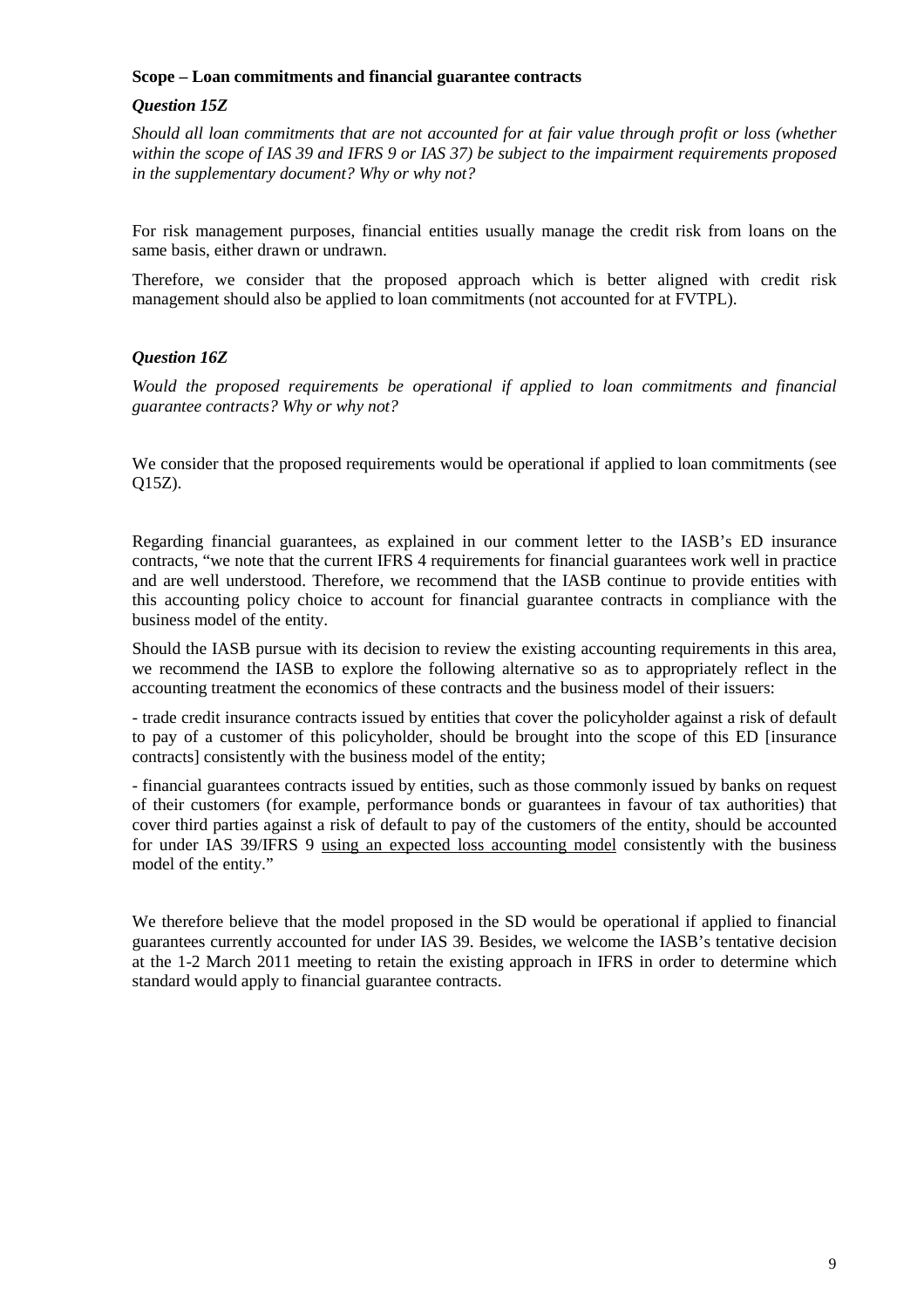## **Presentation**

## *Question 17Z*

*Do you agree with the proposed presentation requirements? If not, what presentation would you prefer instead and why?* 

In our comment letter to the IASB's ED 2009/12, we mentioned that "the ANC considers that the effect of changes in expected losses estimates must be isolated from gross revenue on a separate line". Therefore, we agree with the proposed presentation that clearly requires to separate revenue recognition (resulting from the EIR as currently defined in IAS 39) from variations of impairment allowances.

This will provide more useful information to users.

### **Disclosure**

## *Question 18Z*

*(a) Do you agree with the proposed disclosure requirements? If not, which disclosure requirements do you disagree with and why?* 

*(b) What other disclosures would you prefer (whether in addition to or instead of the proposed disclosures) for the proposed impairment model and why?* 

We support the principle of full and transparent disclosures to help users properly understand the outputs of the model and assess the amount of judgement that is inherent to them, as well as to contribute to help promoting convergence of impairment practices.

However, we regret the lack of clarity regarding the whole disclosure requirements of the final standard on impairment. We are therefore not in position to fully assess the disclosures proposed in the SD and their consistencies with other disclosures related to credit risk that are not re-exposed by the Board. Moreover, we wonder how these disclosure requirements will interact with the current disclosures related to credit risk in IFRS 7.

The disclosures proposed in the SD seem very extensive. More precisely, we are concerned by the following disclosure requirements :

- comparing the actual credit losses with previous estimates: as estimates of expected losses change over time, which of the estimates should be compared with the actual outcome and at what level of aggregation would such comparisons be disclosed ?

### *Question 19Z*

*Do you agree with the proposal to transfer an amount of the related allowance reflecting the age of the financial asset when transferring financial assets between the two groups? Why or why not? If not, would you instead prefer to transfer all or none of the expected credit loss of the financial asset?* 

The SD requires the amount of allowance transferred with an asset becoming doubtful to be the timeproportional amount relating to this specific asset, i.e. considering the age and expected life of this specific asset. This requirement would unnecessarily add complexity into the proposed impairment model.